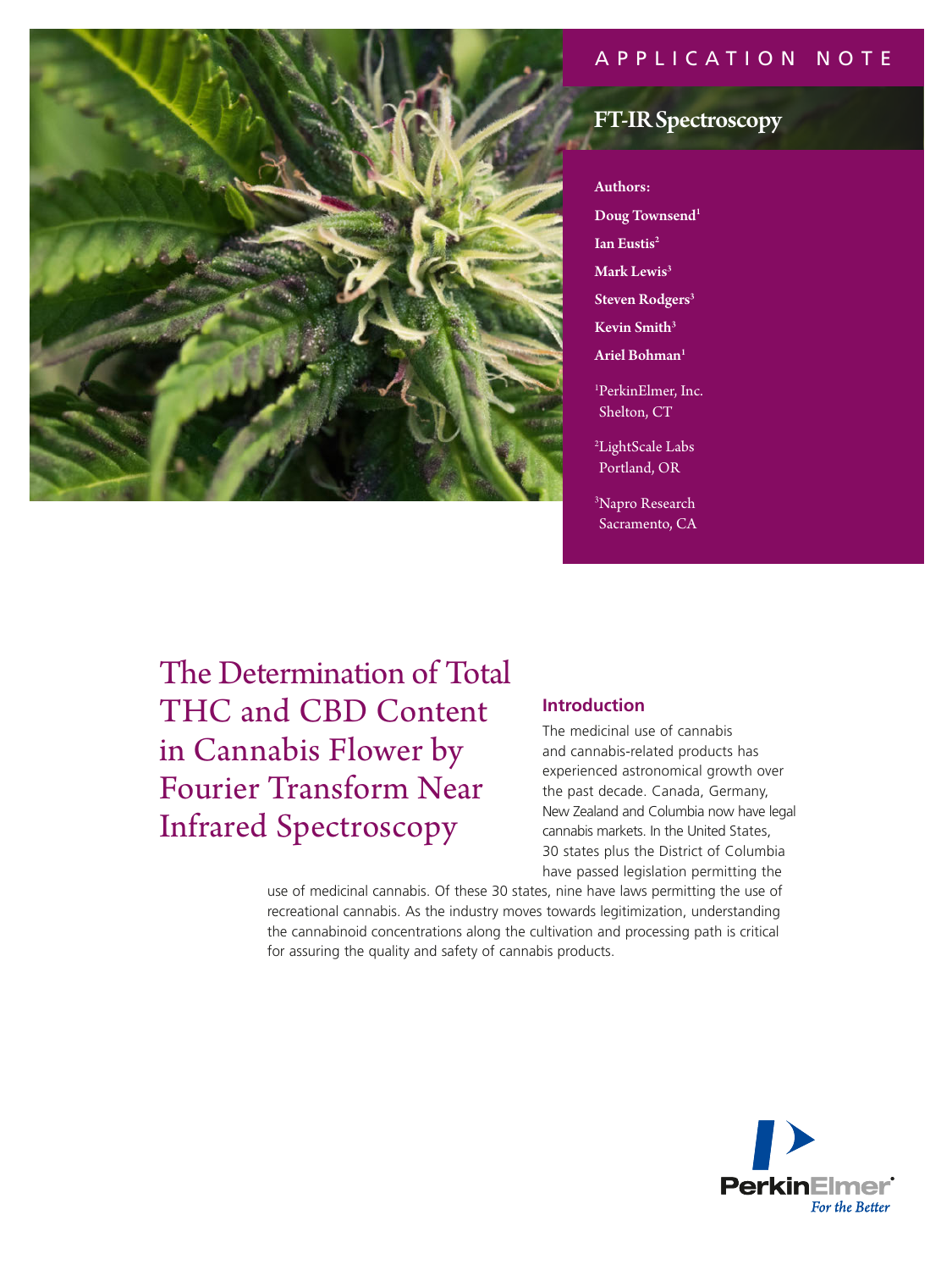

*Figure 1.* Chemical structures of the two predominant cannabinoids THCA (left) and CBDA (right).

The potency of cannabis flower is commonly defined as the concentration of the two predominant cannabinoids, namely tetrahydrocannabinolic acid (THCA) and cannabidiolic acid (CBDA) (Figure 1). Valuation of the flower is influenced by this potency metric. As such, the accurate and reliable determination of potency is of great economic importance to all stakeholders in the cannabis supply chain.

Traditionally, potency has been determined by high performance liquid chromatography (HPLC). Although HPLC provides a full cannabinoid profile, several disadvantages are associated with its use. Sample destruction, complex instrumentation, hazardous chemicals and longer sample preparation times limit its deployment directly at the grow site where a rapid and non-destructive process is desirable. These limitations have prompted cultivators to seek a faster and user-friendly alternative to HPLC.

One such technique is Fourier transform near-infrared (FT-NIR) spectroscopy. FT-NIR is a remarkably versatile and robust analytical technique and has enjoyed tremendous success in a variety of applications for both the qualitative and quantitative determination of analytes on the percent level. To this end, we present FT-NIR spectroscopy as a rapid and cost-effective tool for the quantitative determination of potency in dried cannabis flower.

**FT-NIR Measures the Chemical Composition of Substances**

FT-NIR utilizes energy in the  $14,000 - 4000$  cm<sup>-1</sup>, or  $714 - 2500$ nm, region of the electromagnetic spectrum to elucidate sample chemistry. When a sample is irradiated with near infrared light, the chemical bonds of the sample absorb light at discrete wavelengths. The resulting spectrum gives information about the chemical bonds present in the sample. This is where FT-NIR derives its power; it allows users to chemically fingerprint substances and when calibrated correctly, yields quantitative results.

**Potency Determination by FT-NIR Poses a Unique Challenge** Botanicals, such as the cannabis flower, are heterogeneous by nature. This poses a unique challenge as the cannabis flower is a complex matrix consisting of a variety of plant tissue types and over 500 naturally produced chemicals. It is also widely accepted that the distribution of these chemicals can vary greatly between plants of the same cultivar, over an individual plant and even within a single flower.1 Consequently, no two parts of the cannabis flower are the same and are likely to vary greatly in their cannabinoid content. Therefore, a technique

that can overcome the inherent heterogeneity of the cannabis flower is of great analytical importance to ensure an accurate and representative measurement of flower potency.

FT-NIR is ideally suited for the analysis of heterogeneous substances due to the high penetration depth of NIR light and relative insensitivity to scattering effects. Using the Near Infrared Reflectance Module (NIRM) which employs the diffuse reflectance technique, a large sample volume is irradiated with NIR light through the use of the Sample Spinner. The light reflected by the sample is then recorded, resulting in the generation of a spectrum. Peak positions give insight to the chemical bonds present within the sample while peak intensities correlate to concentration.

#### **Spectrum Two NIR**

The PerkinElmer Spectrum Two FT-NIR featuring the Near Infrared Reflectance Module (NIRM) offers fast and easy measurements of potency in dried cannabis flower (Figure 2). The instrument optics are designed to provide tight control of the optical geometry, generating excellent spectral uniformity across the beam and a high collection efficiency. Gold-coated optics are used to maximize the energy throughput and a high sensitivity Indium Gallium Arsenide (InGaAs) detector gives excellent performance over the entire NIR spectral range. The combination of all these design optimizations results in a sampling module that facilitates easy transferability of methods from one instrument to another, a key requirement for method deployment on multiple instruments.<sup>2</sup>



*Figure 2.* Spectrum Two NIR equipped with a Near Infrared Reflectance Module and sample spinner.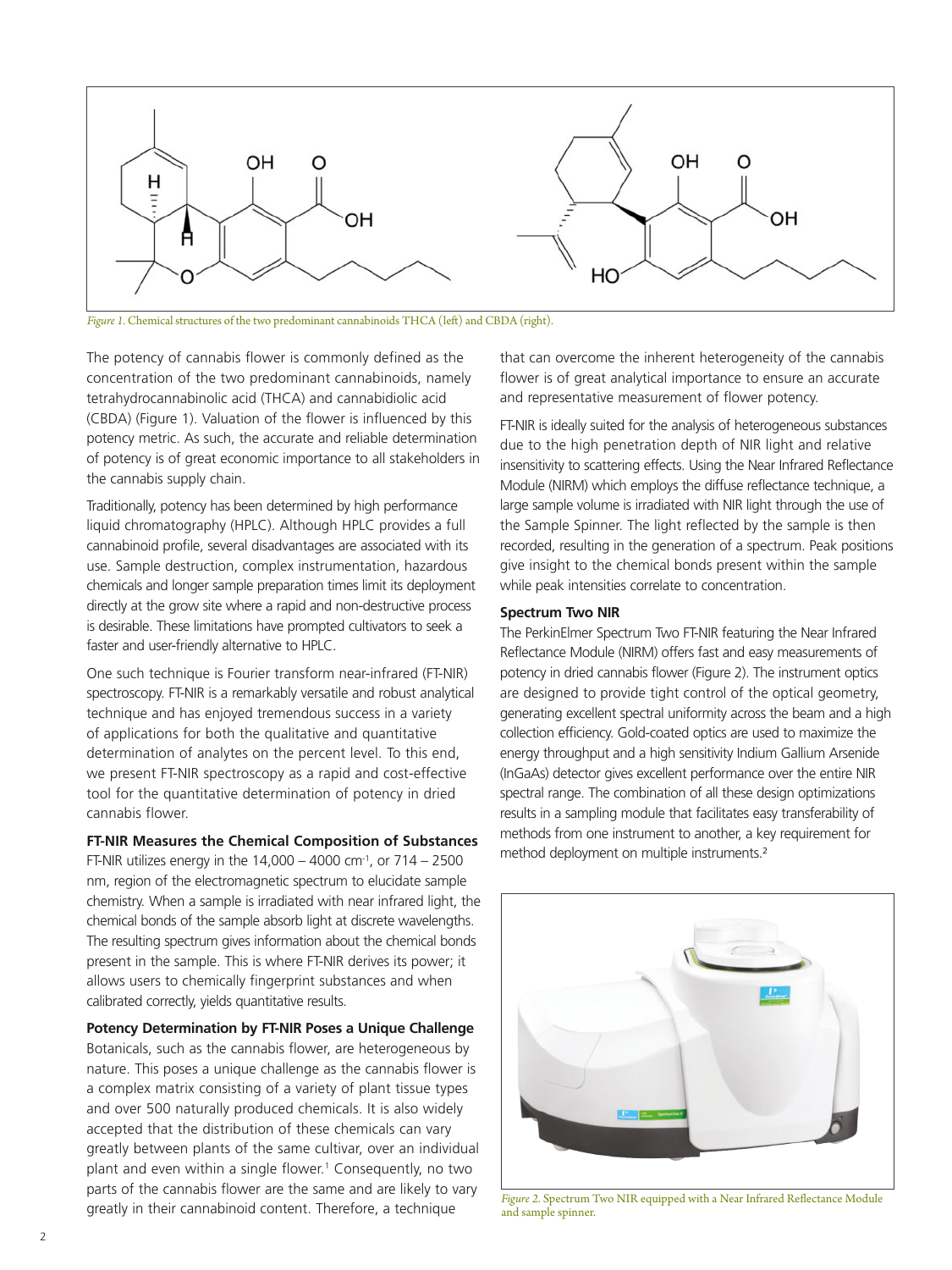## **Experimental**

FT-NIR spectra from 302 unique flower samples were acquired. Flower samples were cured at the cultivation site prior to sample submission to the analytical laboratories (LightScale® Labs, Portland, OR; Napro Research, Sacramento, CA). Dried flower was homogenized using a manual or electric grinder and 1.0 – 1.5 grams of the homogenized flower was placed in a 60 mm glass petri dish, which was then placed atop the NIRM window. As the sample spectrum is being measured, the spinner rotates such that different parts of the sample are being scanned and the inhomogeneities averaged out. The larger sampling area results in a truly representative measurement.

Spectra were collected over the  $10,000 - 4,000$  cm<sup>-1</sup> spectral range at 8 cm<sup>-1</sup> resolution with each spectrum being the result of 64 averaged spectra. Data were acquired in interleaved mode for a total measurement time of approximately 90 seconds. This measurement configuration employs the use of an internal mirror which moves to direct the light either to an internal standard or to the sample allowing the collection of background scans periodically throughout the collection of sample spectra. The collection of background scans during each sample measurement increases the reproducibility of the analysis by eliminating the potential for errors associated with environmental fluctuations in temperature and humidity.

Following FT-NIR data acquisition, flower samples were removed from the petri dish and subjected to HPLC analysis for determination of potency. HPLC was used to determine potency values for THC, CBD, THCA and CBDA and total THC and total CBD was calculated as described in the literature.<sup>3</sup> The reference chromatographic data was then used in the generation of FT-NIR models for total THC and total CBD.

## **Chemometric Model Development**

Although the FT-NIR spectra appear very similar between different flowers, small subtle differences are present and are significant enough to build quantitative models for potency. Example near infrared spectra of dried cannabis flower are shown in Figure 3. Building a robust model for cannabis flower requires the measurement of a variety of samples types for calibration. The calibration set should cover all sources of variation normally encountered for cannabis flower, such as different harvest batches, cultivars, chemical compositions, and flower morphologies. Capturing this variation is critical to ensure a stable model.

Principal component regression (PCR) was chosen for the determination of cannabis flower potency. PCR seeks to explain the observed variability in the spectral data set by reconstructing the NIR spectra into principal components. These principal components are linear combinations of the original NIR spectra and represent the most significant sources of variation within the data. A linear regression of the potency values on the principal components is then performed to obtain a calibration curve.

Spectra were randomly split 80:20 into calibration and validation datasets, respectively. Spectral pre-processing was optimized independently for each property value, total THC

and total CBD. K-fold cross-validation was performed on the calibration data set by randomly segmenting the data set into equally sized subgroups ( $k = 10$ ). During cross-validation a model is calculated using k-1 of the subgroups, with the remaining group then used as a prediction data set. This process repeats until each group has been left out of the model thereby generating a series of prediction results from each of the subgroups. The crossvalidation process aids in model optimization by assessing how the model will perform when presented with an independent data set.

Following model generation and optimization, the cross-validated model was independently validated using the remaining 20% of spectra that were randomly selected from the original 80:20 split. The independent validation step determines how well the model predicts new data that was not included in the calibration step. This process gives insight to how the model will perform once implemented in the laboratory setting.



*Figure 3.* Raw spectra collected from the dried cannabis flower samples. Vertical offsets are due to scattering.

#### **Quantifying Potency in Cannabis Flower**

The results of the calibration curve for total THC and total CBD are shown in Figure 4 with regression details summarized in Table 1. Flower samples ranged between 0.1 – 23.4% total THC with a mean of 9.9% and  $0 - 20.4$  % total CBD with a mean of 8.7%. Both calibration curves show excellent correlation between the predicted and specified potency values. The coefficient of determination,  $R^2$ , is 0.98 and the cross validated standard error of prediction (CV-SEP) is 0.98% for total THC. The CBD model shows very similar performance with a coefficient of determination of 0.97 and a CV-SEP of 0.94%. The CV-SEP can be thought of as the magnitude of error expected when independent samples are predicted by the model. The low CV-SEP in conjunction with a high coefficient of determination indicates the ability of the model to make precise measurements of potency across the entire calibration range.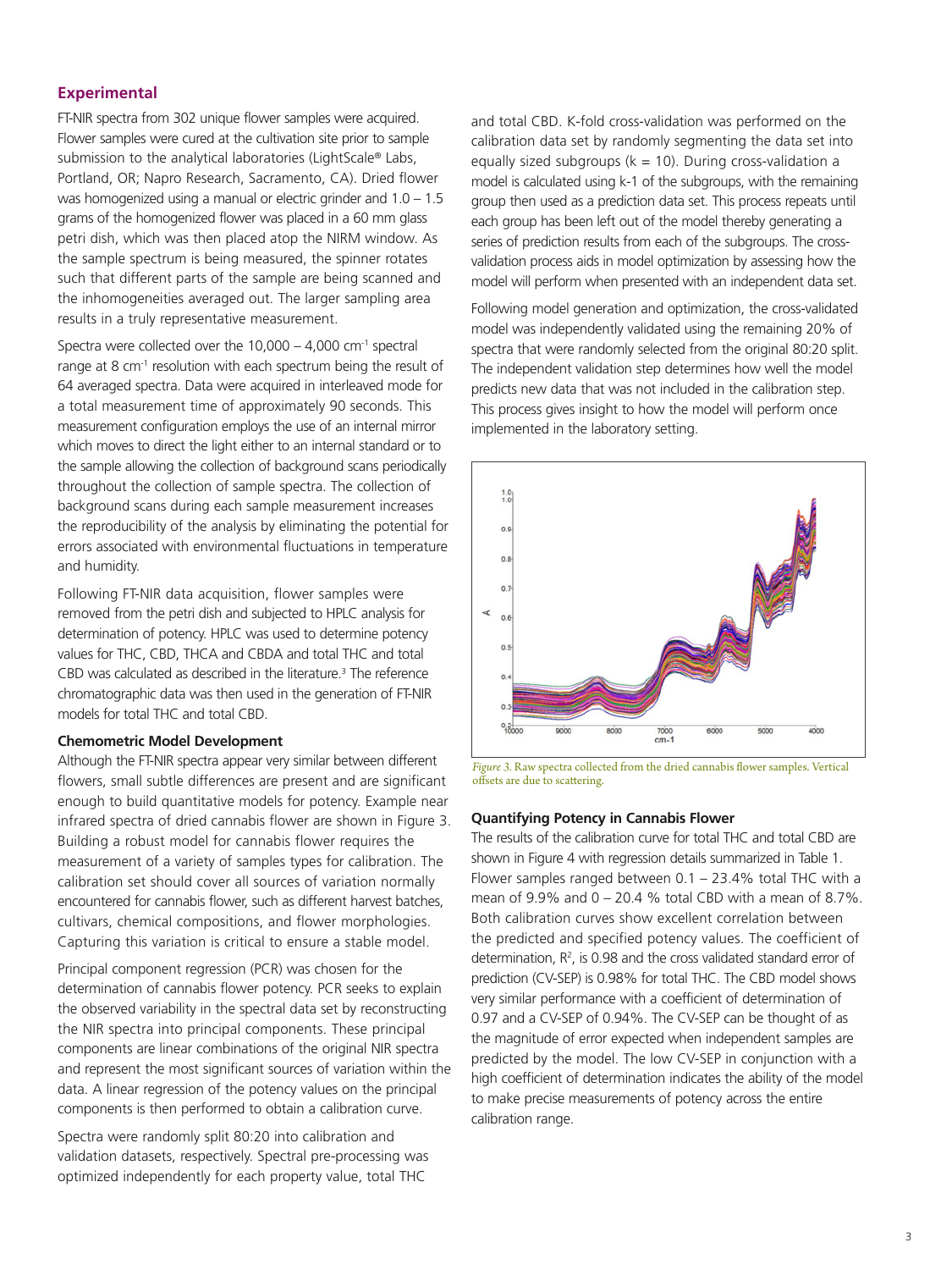The independent validation results are summarized in Table 2. These results show accurate prediction across the entire calibration range indicating that there aren't any gaps in the calibration curve.

Starter calibrations are available for use with the Spectrum Two N and NIRM for determination of total THC and total CBD in dried cannabis flower. The use of starter calibrations greatly reduces method development time as a quantitative chemometric model has already been developed with consideration in mind for the large amount of variation inherent in the cannabis flower. Implementation of these starter calibrations requires on-site method validation to ensure the selected cannabis flower is representative of those used in generating the calibration model. On-site validation entails measurement of a small sample population with reference HPLC potency values. These on-site validation samples are then incorporated into the starter calibration model, further increasing the modelled sample variation.

### **Process Control and Optimization**

FT-NIR spectroscopy has the potential to fundamentally change our understanding of the cannabis growth process by delivering time-resolved potency data that can be used to optimize growth conditions and trend cannabinoid expression in real-time. The near infrared spectrum of a cannabis flower provides a unique chemical snapshot, or immediate potency update, that can be used to establish batch trajectories. The ability to trend batches over time allows for identification of abnormal trends before harvest. Alternatively, trending data can be used to investigate conditions to maximize the cannabinoid expression behavior of the plant by manipulating external factors such as temperature, feeding schedules and light exposure. This data would provide cultivators with critical insight to early plant growth as well as future cannabinoid and potency yield.



*Figure 4.* Correlation plots showing calibration (blue) and validation (red) data points for percent Total THC (top) and Total CBD (bottom).

| <b>Property Value</b> | Average | Range        | R <sup>2</sup> | <b>Number of PCs</b> | $CV-SEP(%)$ | <b>SEP (%)</b> |
|-----------------------|---------|--------------|----------------|----------------------|-------------|----------------|
| Total THC (%)         | 9.8     | $0.1 - 23.4$ | 0.98           | q                    | 0.98        | 0.92           |
| Total CBD (%)         | 8.7     | $0 - 20.4$   | 0.97           |                      | 0.94        | 0.72           |

#### *Table 1.* Summary of the regression details for Total THCA and Total CBDA chemometric models.

*Table 2.* Results from the independent validation procedure.

| <b>Property Value</b> | $\mathsf{R}^2$ | Average<br><b>Reference Value</b> | Average<br><b>Predicted Value</b> | <b>SEP (%)</b> |
|-----------------------|----------------|-----------------------------------|-----------------------------------|----------------|
| Total THC (%)         | 0.989          | 9.9                               | 9.9                               | 0.92           |
| Total CBD (%)         | 0.988          |                                   | 79                                | 0.73           |